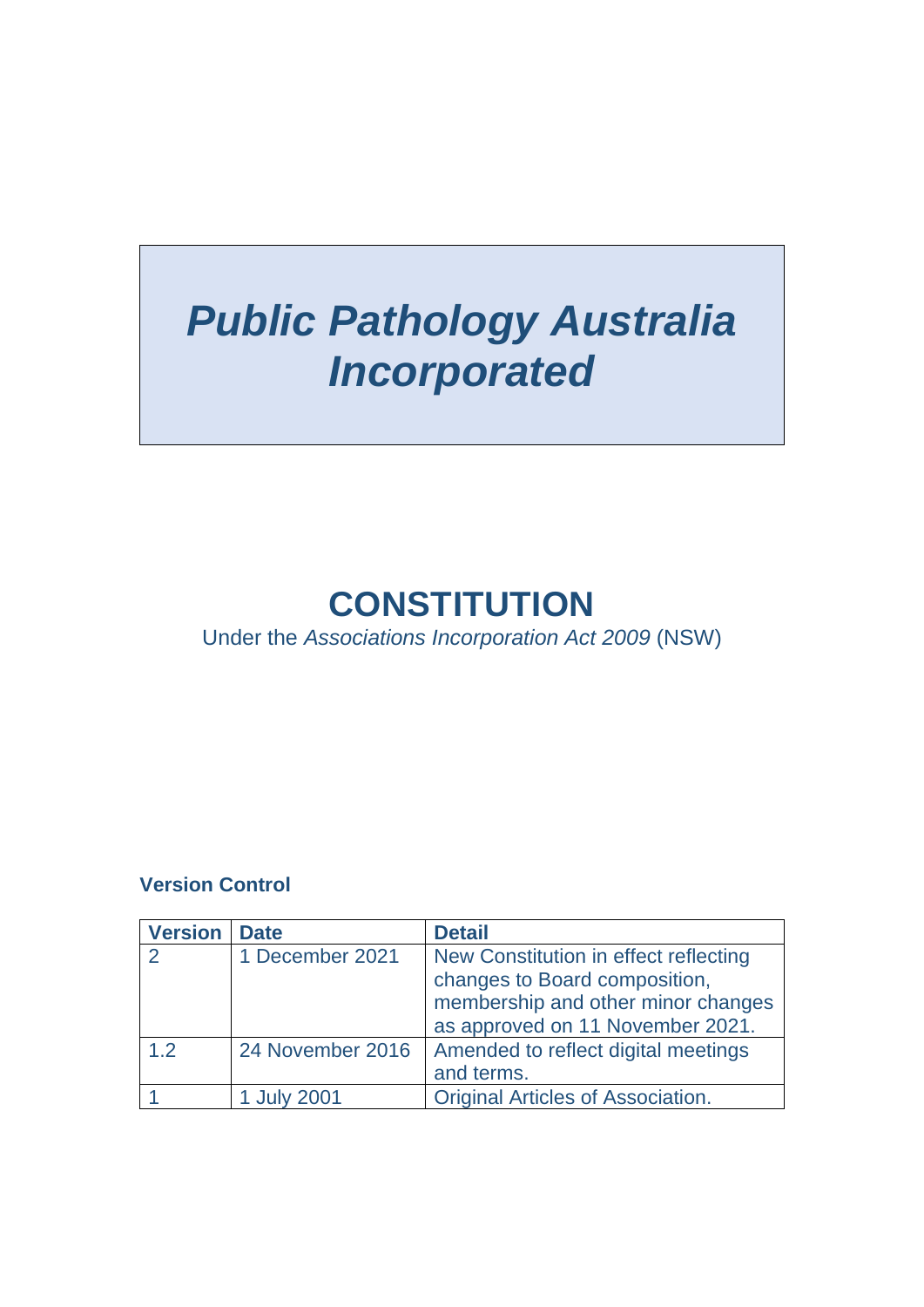## **Contents**

| Part 1              |  |  |  |
|---------------------|--|--|--|
| 1                   |  |  |  |
| $\overline{2}$      |  |  |  |
|                     |  |  |  |
| Part 2              |  |  |  |
| 3                   |  |  |  |
| 4                   |  |  |  |
| 5                   |  |  |  |
| 6                   |  |  |  |
| $\overline{7}$<br>8 |  |  |  |
| 9                   |  |  |  |
| 10                  |  |  |  |
| 11                  |  |  |  |
| 12                  |  |  |  |
| 13                  |  |  |  |
| Part 3              |  |  |  |
| 14                  |  |  |  |
| 15                  |  |  |  |
| 16                  |  |  |  |
| 17                  |  |  |  |
| 18                  |  |  |  |
| 19                  |  |  |  |
| 20                  |  |  |  |
| 21<br>22            |  |  |  |
| 23                  |  |  |  |
| 24                  |  |  |  |
| 25                  |  |  |  |
| 26                  |  |  |  |
| 27                  |  |  |  |
| Part 4              |  |  |  |
| 28                  |  |  |  |
| 29                  |  |  |  |
| 30                  |  |  |  |
| 31                  |  |  |  |
| 32                  |  |  |  |
| 33<br>34            |  |  |  |
| 35                  |  |  |  |
| 36                  |  |  |  |
| 37                  |  |  |  |
| 38                  |  |  |  |
| 39                  |  |  |  |
| 40                  |  |  |  |
| Part 5              |  |  |  |
| 41                  |  |  |  |
| 42                  |  |  |  |
| 43                  |  |  |  |
| 44                  |  |  |  |
| 45<br>46            |  |  |  |
|                     |  |  |  |
| 47                  |  |  |  |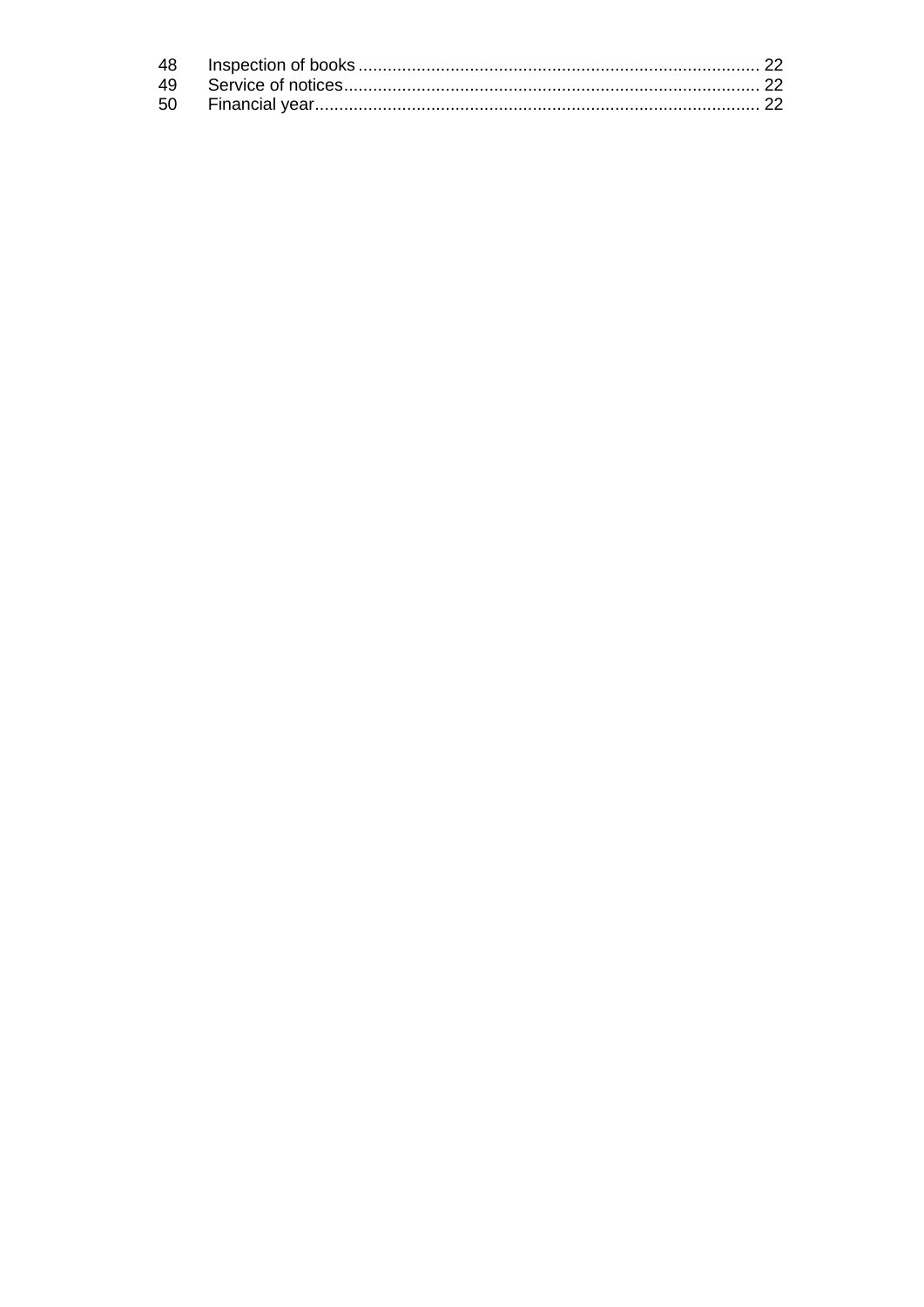## <span id="page-3-0"></span>**Part 1 Preliminary**

#### <span id="page-3-1"></span>**1 Definitions**

(1) In this constitution:

*Additional Director* means a Director of the Board appointed under clause 15 (3).

*Board* means the committee established under clause 15.

*ordinary Board member* means a Director of the Board who is not an office-bearer of the association.

*Public Officer means t*he public officer of the association who is responsible for performing the duties of Secretary of the association as required under the Act.

*special general meeting* means a general meeting of the association other than an annual general meeting.

*State/Territory Director* means those Directors of the Board elected under clause 15 (2).

*the Act* means the *[Associations Incorporation Act 2009](http://www.legislation.nsw.gov.au/xref/inforce/?xref=Type%3Dact%20AND%20Year%3D2009%20AND%20no%3D7&nohits=y) NSW*.

*the Regulation* means the *[Associations Incorporation Regulation 2016](http://www.legislation.nsw.gov.au/xref/inforce/?xref=Type%3Dsubordleg%20AND%20Year%3D2010%20AND%20No%3D238&nohits=y) NSW.*

- (2) In this constitution:
	- (a) a reference to a function includes a reference to a power, authority and duty, and
	- (b) a reference to the exercise of a function includes, if the function is a duty, a reference to the performance of the duty.
- (3) The provisions of the *[Interpretation Act 1987](http://www.legislation.nsw.gov.au/xref/inforce/?xref=Type%3Dact%20AND%20Year%3D1987%20AND%20no%3D15&nohits=y)* apply to and in respect of this constitution in the same manner as those provisions would so apply if this constitution were an instrument made under the Act.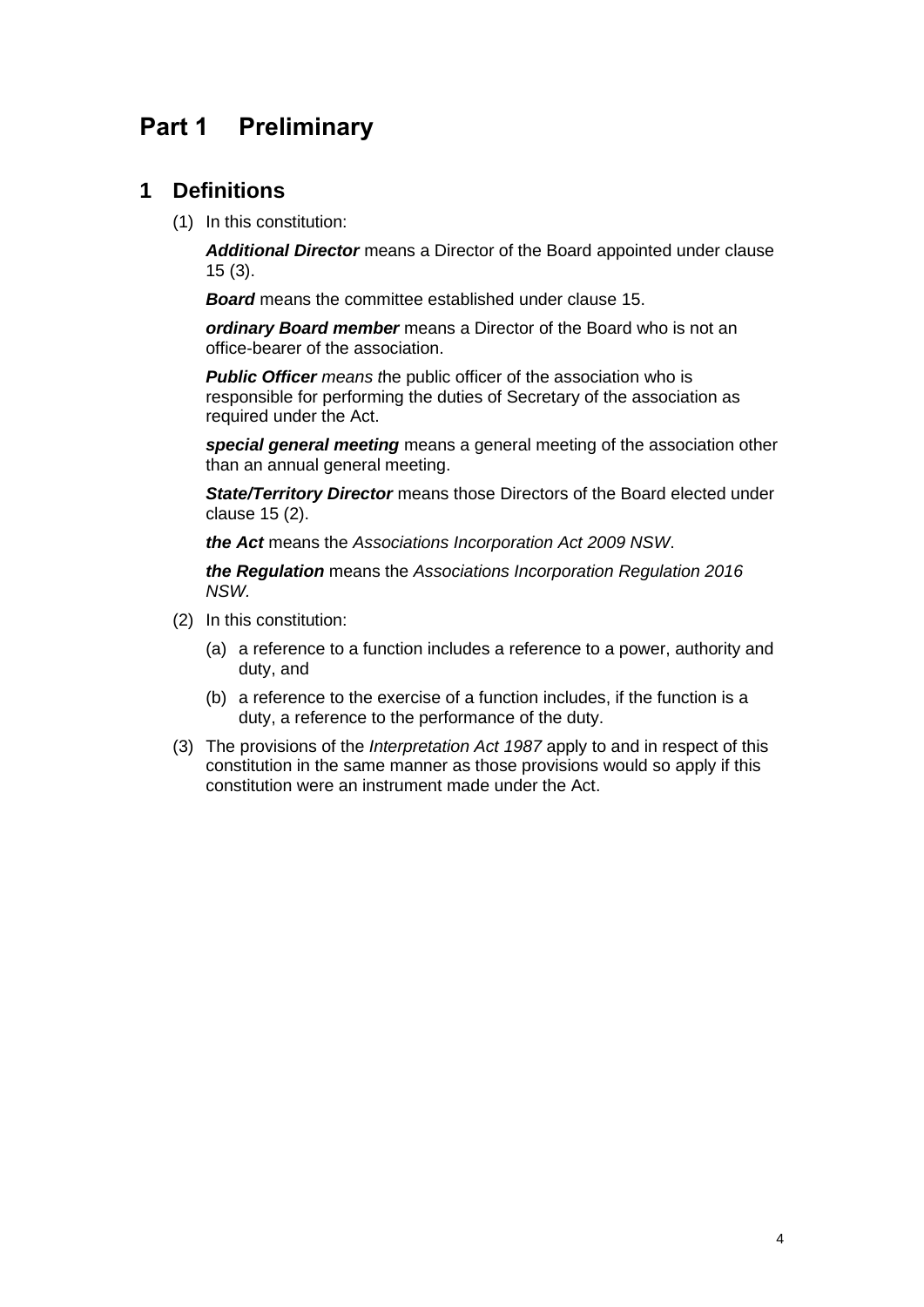### <span id="page-4-0"></span>**2 Objects**

<span id="page-4-1"></span>The Objects of the Association are to:

- a) take a leadership role to promote and educate all stakeholders as to the role and value of pathology in protecting the health and wellbeing of the population and its role in evolving integrated patient care pathways to improve health outcomes;
- b) negotiate with and influence Federal and State/Territory governments and other stakeholders in relation to funding and issues that affect public pathology services;
- c) bring together members, disseminate information between members and pursue activities for the common benefit of members;
- d) contribute towards the development and promotion of best practice in the clinical and business provision of pathology;
- e) develop and promote initiatives that support and develop staff employed in public pathology;
- f) develop, contribute towards and advocate for health policies that improve health outcomes for patients in so far as it relates to pathology;
- g) advocate for or against any legislative or other measures as are related to furthering the interests of pathology in Australia;
- h) foster alliances and collaborate with any association, institution, society or body or individuals whether incorporated or not, whether located nationally or internationally, in relation to any of the objects of the Association; and
- i) take other actions that support the attainment of any of the above objectives.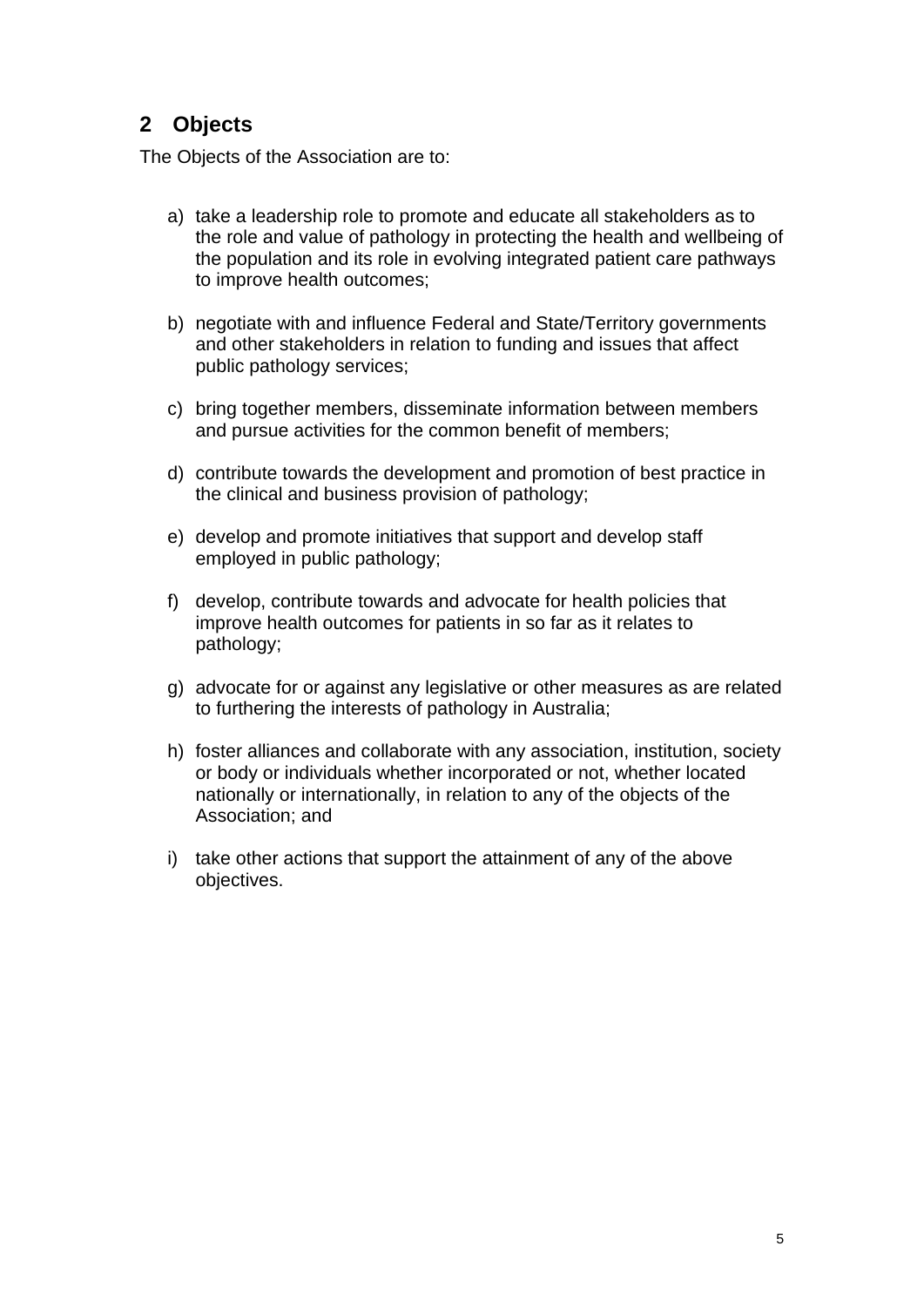## <span id="page-5-0"></span>**Part 2 Membership**

#### <span id="page-5-1"></span>**3 Membership qualifications**

- (1) An organisation is eligible to be a member of the association if it operates a pathology laboratory or laboratories:
	- (a) under the Australian Commonwealth Government or an authority of the same (and this includes laboratories operating under Departments such as the Department of Health and Defence and Veterans' Affairs), or
	- (b) under a State or Territory Government or authority of the same (and this includes organisations which operate laboratories associated with recognised hospitals), or
	- (c) under a not for profit body corporate registered in Australia that does not directly or actively compete with current members of the association.
- (2) An organisation eligible for membership under subjection (1) must be nominated for and accepted by the Board for membership of the association under Clause 4.
- (3) Each member must nominate a natural person who is employed by that organisation to be its representative. The nominated representative will exercise the rights of that member under this constitution.

#### <span id="page-5-2"></span>**4 Application for membership**

- (1) An application by an organisation for membership of the association:
	- (a) must be made by a representative of that organisation in writing (including by email or other electronic means, if the Board so determines) in the form determined by the Board, and
	- (b) must be lodged (including by electronic means, if the Board so determines) with the Public Officer of the association.
- (2) As soon as practicable after receiving an application for membership, the Public Officer must refer the application to the Board, which is to determine whether to approve or to reject the application.
- (3) As soon as practicable after the Board makes that determination, the Public Officer must:
	- (a) notify the applicant in writing (including by email or other electronic means, if the Board so determines) that the Board approved or rejected the application (whichever is applicable), and
	- (b) if the Board approved the application, request the applicant to pay (within the period of 28 days after receipt by the applicant of the notification) the sum payable under this constitution by a member as entrance fee and annual subscription.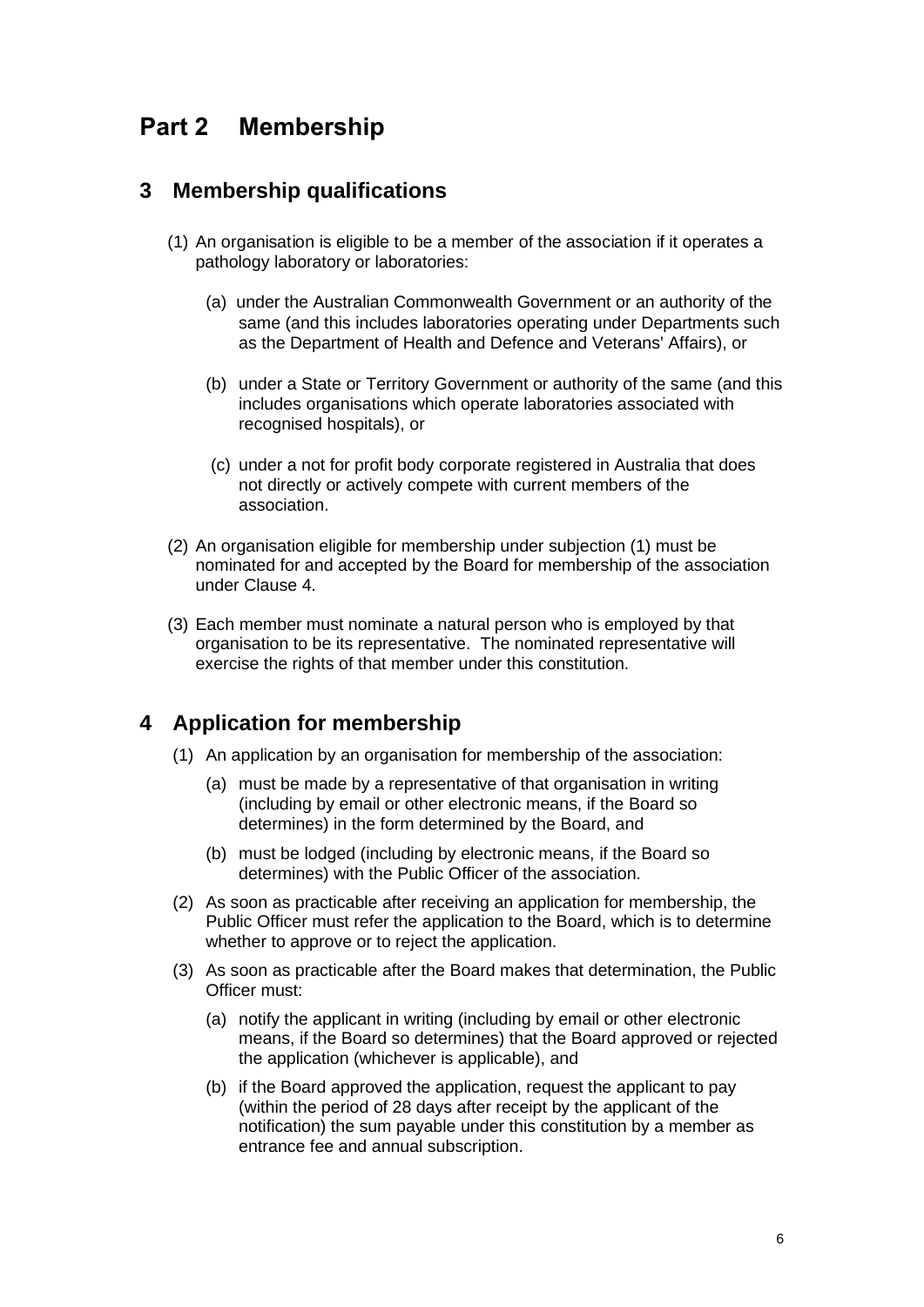(4) The Public Officer must, on payment by the applicant of the amounts referred to in subclause (3) (b) within the period referred to in that provision, enter or cause to be entered the applicant's name in the register of members and, on the name being so entered, the applicant becomes a member of the association.

#### <span id="page-6-0"></span>**5 Cessation of membership**

An organisation ceases to be a member of the association if the organisation:

- (a) ceases to be an organisation as defined in clause 3 (1), or
- (b) resigns membership, or
- (c) is expelled from the association, or
- (d) fails to pay the annual membership fee under clause 9 within six months after the fee is due.

#### <span id="page-6-1"></span>**6 Membership entitlements not transferable**

A right, privilege or obligation which an organisation has by reason of being a member of the association:

- (a) is not capable of being transferred or transmitted to another organisation, and
- (b) terminates on cessation of the organisation's membership.

#### <span id="page-6-2"></span>**7 Resignation of membership**

- (1) A member of the association may resign from membership of the association by first giving to the Public Officer written notice of at least 1 month (or any other period that the Board may determine) of the member's intention to resign and, on the expiration of the period of notice, the member ceases to be a member.
- (2) If a member of the association ceases to be a member under subclause (1), and in every other case where a member ceases to hold membership, the Public Officer must make an appropriate entry in the register of members recording the date on which the member ceased to be a member.

#### <span id="page-6-3"></span>**8 Register of members**

- (1) The Public Officer must establish and maintain a register of members of the association (whether in written or electronic form) specifying the name and postal, residential or email address of each person who is a member of the association together with the date on which the person became a member.
- (2) The register of members must be kept in New South Wales:
	- (a) at the main premises of the association, or
	- (b) if the association has no premises, at the association's official address.
- (3) The register of members must be open for inspection, free of charge, by any member of the association at any reasonable hour.
- (4) A member of the association may obtain a copy of any part of the register on payment of a fee of not more than \$1 for each page copied.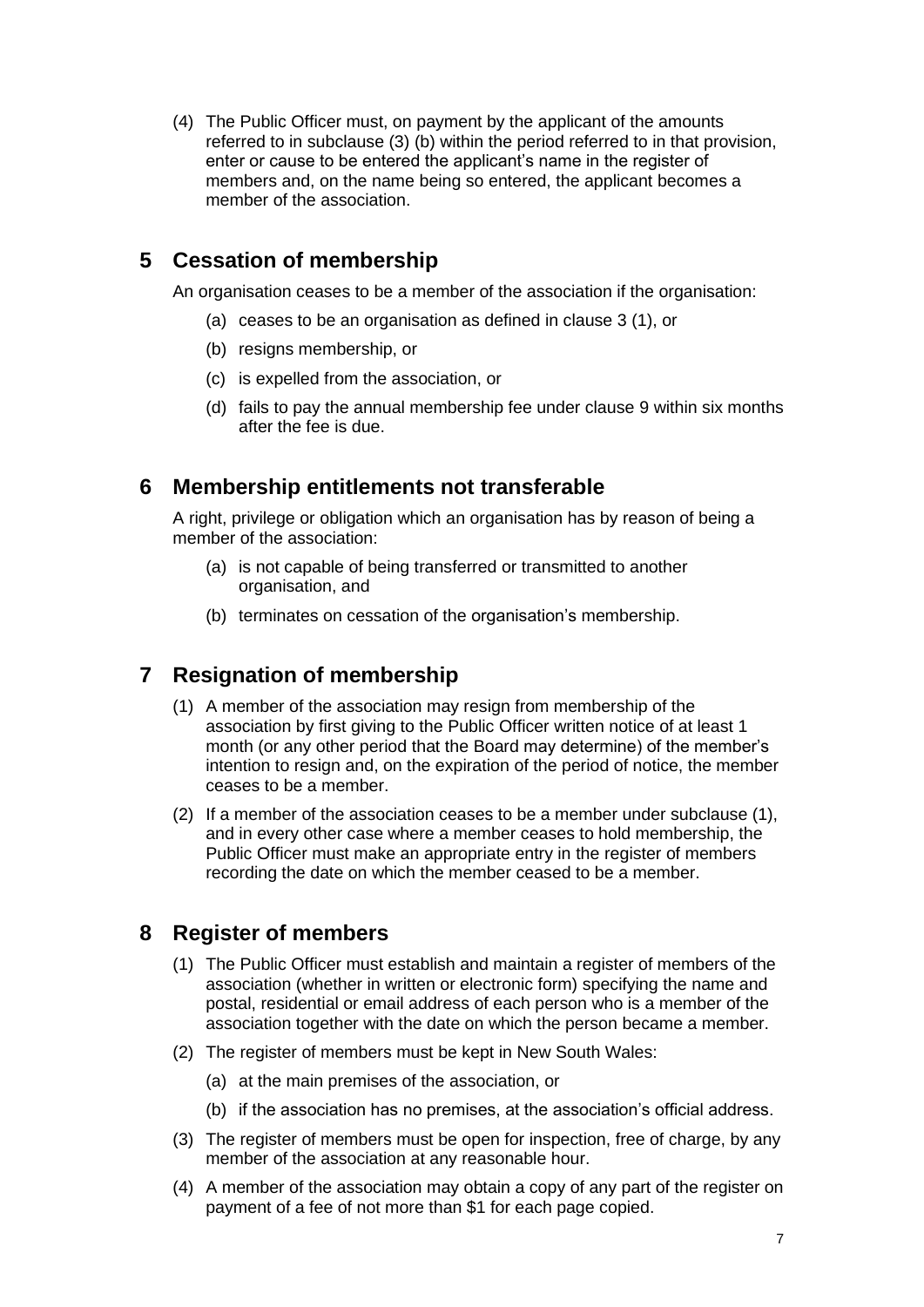- (5) If a member requests that any information contained on the register about the member (other than the member's name) not be available for inspection, that information must not be made available for inspection.
- (6) A member must not use information about a person obtained from the register to contact or send material to the person, other than for:
	- (a) the purposes of sending the person a newsletter, a notice in respect of a meeting or other event relating to the association or other material relating to the association, or
	- (b) any other purpose necessary to comply with a requirement of the Act or the Regulation.
- (7) If the register of members is kept in electronic form:
	- (a) it must be convertible into hard copy, and
	- (b) the requirements in subclauses (2) and (3) apply as if a reference to the register of members is a reference to a current hard copy of the register of members.

#### <span id="page-7-0"></span>**9 Fees and subscriptions**

- (1) A member of the association must, on admission to membership, pay to the association a fee of \$1 or, if some other amount is determined by the Board, that other amount.
- (2) In addition to any amount payable by the member under subclause (1), a member of the association must pay to the association an annual membership fee of \$2 or, if some other amount is determined by the Board, that other amount:
	- (a) except as provided by paragraph (b), before the first day of the financial year of the association in each calendar year, or
	- (b) if the member becomes a member on or after the first day of the financial year of the association in any calendar year—on becoming a member and before the first day of the financial year of the association in each succeeding calendar year.

#### <span id="page-7-1"></span>**10 Members' liabilities**

The liability of a member of the association to contribute towards the payment of the debts and liabilities of the association or the costs, charges and expenses of the winding up of the association is limited to the amount, if any, unpaid by the member in respect of membership of the association as required by clause 9.

#### <span id="page-7-2"></span>**11 Resolution of disputes**

- (1) A dispute between a member and another member (in their capacity as members) of the association, or a dispute between a member or members and the association, are to be referred to a Community Justice Centre for mediation under the *Community Justice Centres Act 1983*.
- (2) If a dispute is not resolved by mediation within 3 months of the referral to a Community Justice Centre, the dispute is to be referred to arbitration.
- (3) The *Commercial Arbitration Act 2010* applies to a dispute referred to arbitration.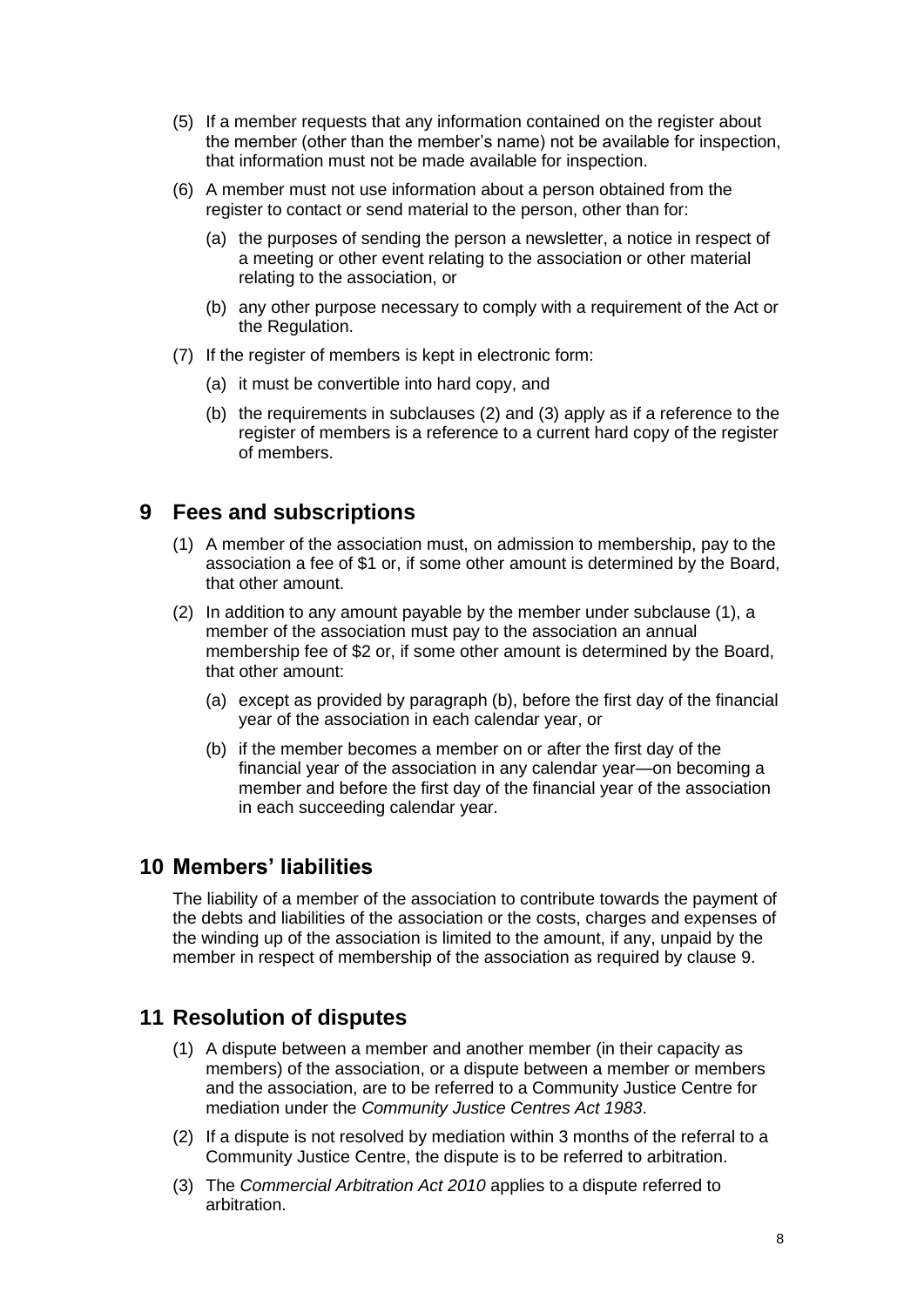#### <span id="page-8-0"></span>**12 Disciplining of members**

- (1) A complaint may be made to the Board by any organisation that a member of the association:
	- (a) has refused or neglected to comply with a provision or provisions of this constitution, or
	- (b) has wilfully acted in a manner prejudicial to the interests of the association.
- (2) The Board may refuse to deal with a complaint if it considers the complaint to be trivial or vexatious in nature.
- (3) If the Board decides to deal with the complaint, the Board:
	- (a) must cause notice of the complaint to be served on the member concerned, and
	- (b) must give the member at least 14 days from the time the notice is served within which to make submissions to the Board in connection with the complaint, and
	- (c) must take into consideration any submissions made by the member in connection with the complaint.
- (4) The Board may, by resolution, expel the member from the association or suspend the member from membership of the association if, after considering the complaint and any submissions made in connection with the complaint, it is satisfied that the facts alleged in the complaint have been proved and the expulsion or suspension is warranted in the circumstances.
- (5) If the Board expels or suspends a member, the Public Officer must, within 7 days after the action is taken, cause written notice to be given to the member of the action taken, of the reasons given by the Board for having taken that action and of the member's right of appeal under clause 13.
- (6) The expulsion or suspension does not take effect:
	- (a) until the expiration of the period within which the member is entitled to appeal against the resolution concerned, or
	- (b) if within that period the member exercises the right of appeal, unless and until the association confirms the resolution under clause 13,

whichever is the later.

#### <span id="page-8-1"></span>**13 Right of appeal of disciplined member**

- (1) A member may appeal to the association in general meeting against a resolution of the Board under clause 12, within 7 days after notice of the resolution is served on the member, by lodging with the Public Officer a notice to that effect.
- (2) The notice may, but need not, be accompanied by a statement of the grounds on which the member intends to rely for the purposes of the appeal.
- (3) On receipt of a notice from a member under subclause (1), the Public Officer must notify the Board, which is to convene a general meeting of the association to be held within 28 days after the date on which the Public Officer received the notice.
- (4) At a general meeting of the association convened under subclause (3):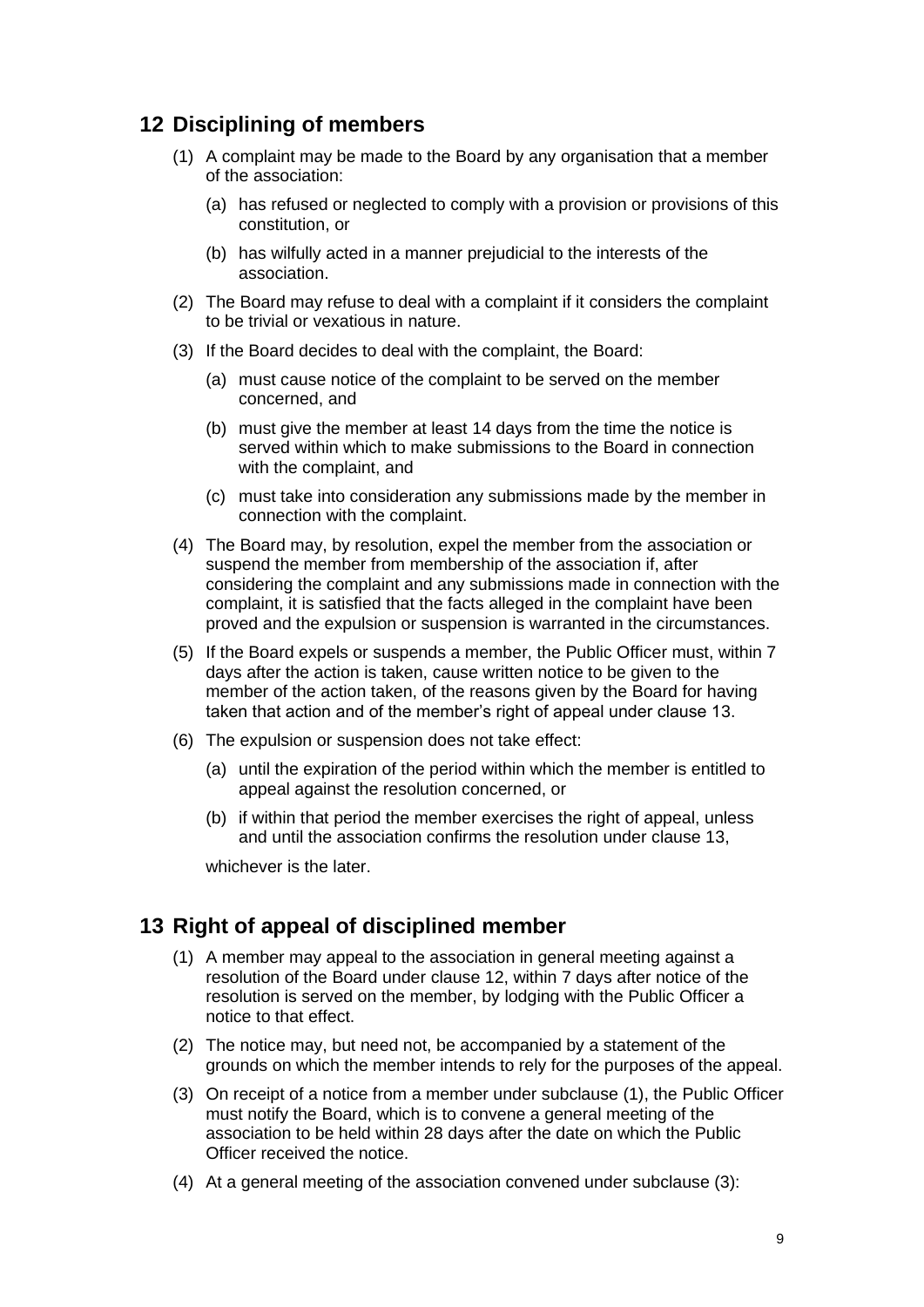- (a) no business other than the question of the appeal is to be transacted, and
- (b) the Board and the member must be given the opportunity to state their respective cases orally or in writing, or both, and
- (c) the members present are to vote by secret ballot on the question of whether the resolution should be confirmed or revoked.
- (5) The appeal is to be determined by a simple majority of votes cast by members of the association.

## <span id="page-9-0"></span>**Part 3 The Board**

#### <span id="page-9-1"></span>**14 Powers of the Board**

Subject to the Act, the Regulation, this constitution and any resolution passed by the association in general meeting, the Board:

- (a) is to control and manage the affairs of the association, and
- (b) may exercise all the functions that may be exercised by the association, other than those functions that are required by this constitution to be exercised by a general meeting of members of the association, and
- (c) has power to perform all the acts and do all things that appear to the Board to be necessary or desirable for the proper management of the affairs of the association.

#### <span id="page-9-2"></span>**15 Composition and membership of Board**

- (1) The Board is to consist of not less than 8 nor more than 12 Directors, comprising:
	- (a) not more than 8 State/Territory Directors, and
	- (b) not more than 4 Additional Directors

each of whom are not employed by or contracted to a private pathology entity.

- (2) State/Territory Directors are to be nominated from each state and territory of Australia by members whose registered addresses are in the same state or territory and elected at the annual general meeting of the association under clause 16.
- (3) Up to four Additional Directors may be appointed by the Board at any time. In considering appointment of Additional Directors the Board shall regard to the desired skills, competencies and representation which will assist the Board in discharging its role and functions. Additional Directors may be employed by a member but do not have to be employed by a member.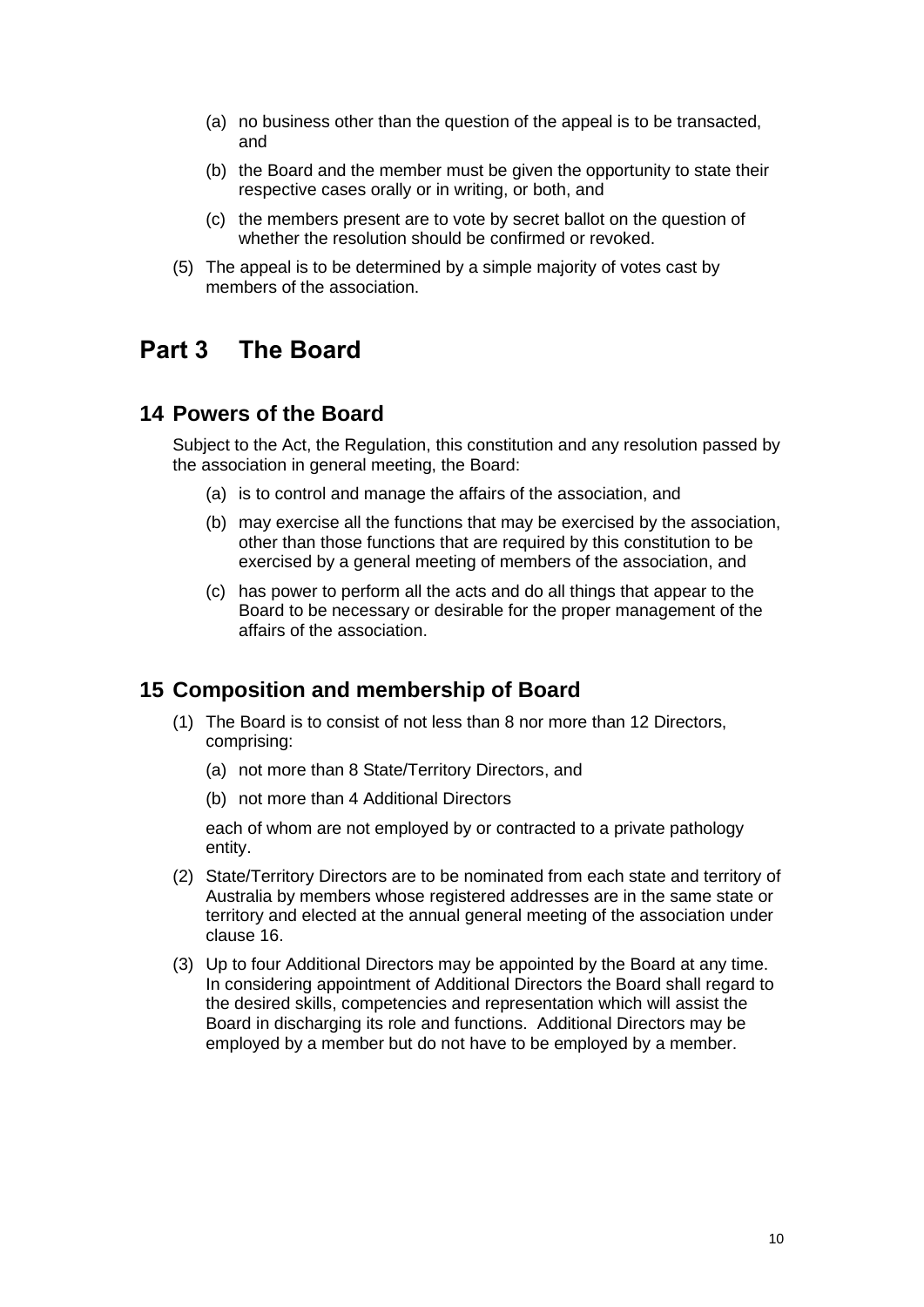#### <span id="page-10-0"></span>**16 Election of Directors**

- (1) A person nominated as a candidate for election as State/Territory Director must be employed by a member of the association in the relevant state or territory.
- (2) Nominations of candidates for election as State/Territory Directors:
	- (a) must be made in writing, signed by a member of the association in the same state or territory and accompanied by the written consent of the candidate (which may be endorsed on the form of the nomination), and
	- (b) must be delivered to the Public Officer of the association at least 7 days before the date fixed for the holding of the annual general meeting at which the election is to take place.
- (3) If insufficient nominations are received to fill all vacancies on the Board, the candidates nominated are taken to be elected and further nominations are to be received at the annual general meeting.
- (4) If insufficient further nominations are received, any vacant positions remaining on the Board are taken to be casual vacancies.
- (5) If the number of nominations received is equal to the number of vacancies to be filled, the persons nominated are taken to be elected.
- (6) If the number of nominations received exceeds the number of vacancies to be filled, a ballot is to be held amongst the members of the relevant state or territory.
- (7) The ballot for State/Territory Directors is to be conducted before the annual general meeting in any usual and proper manner that the Board directs.

#### <span id="page-10-1"></span>**17 Office bearers**

(1) The office bearers of the association are:

- (a) the President,
- (b) the Vice-President,
- (c) the Treasurer.
- (2) The office bearers of the association must be Directors of the association.
- (3) The office bearers are elected by the Directors at the first meeting of Directors held after the immediately preceding annual general meeting and hold office until the meeting of Directors held after the next annual general meeting at which time office bearers may be re-elected subject to clause 18.
- (4) A Director may hold up to 2 offices (other than both the offices of President and Vice-President).The Public Officer acts as the chair of the meeting for the purpose of the election of office bearers.
- (5) Each Director standing for election as an office bearer must be proposed by another Director.
- (6) Subject to clause 17 (4) if a Director stands for election for more than 1 position as office bearer separate nominations must be received for each position.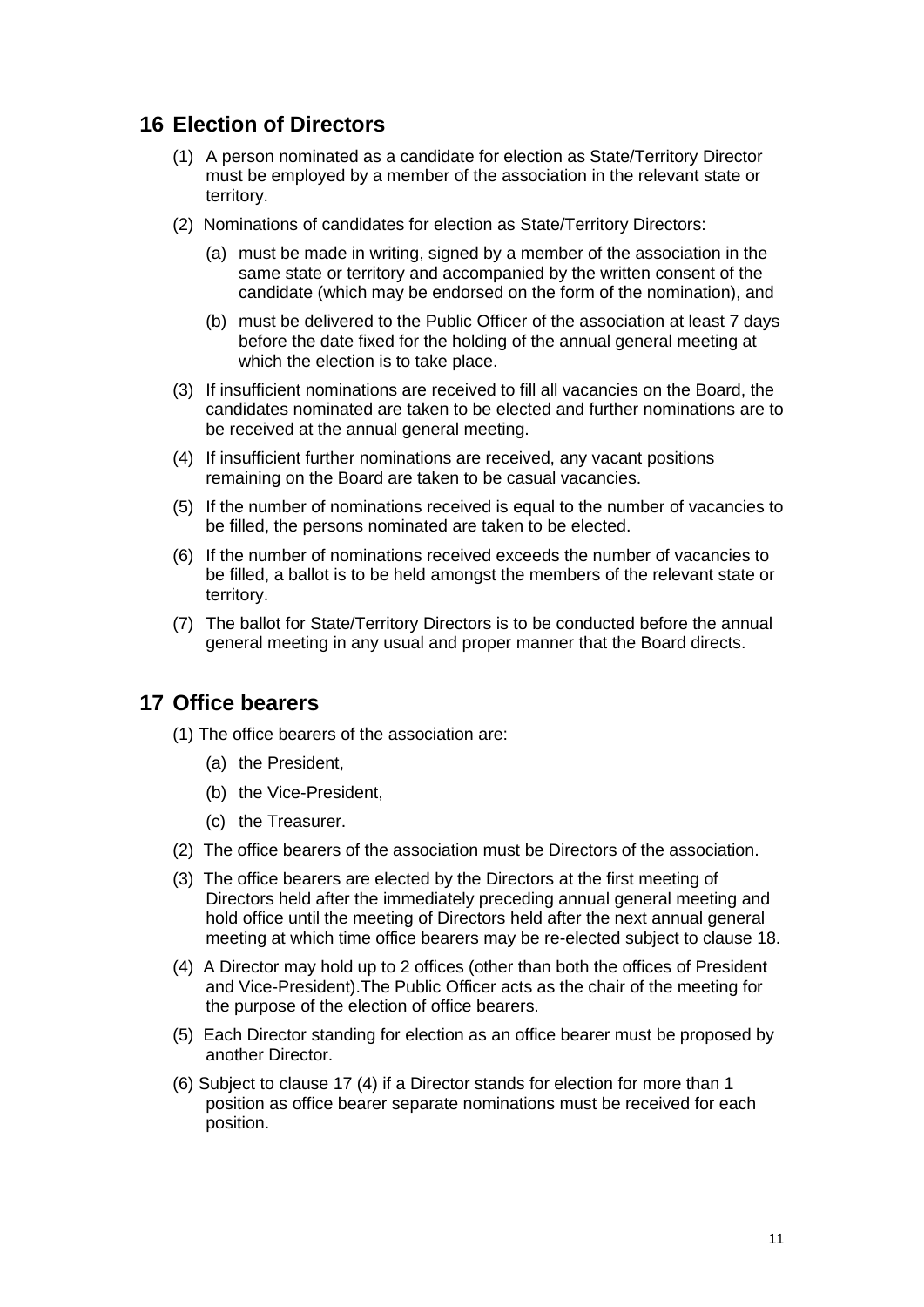- (7) A nomination may be:
	- a) in writing, received by the Public Officer not less than 24 hours prior to the Board meeting at which the election is to take place and signed by the candidate and the proposer; or
	- b) made orally at the meeting, provided that the candidate is present and consents to the nomination.
- (8) If there is only 1 candidate for election to any office bearer position that person is declared elected to that position.
- (9) If there is more than 1 candidate for election to any office bearer position a ballot must be held among the candidates. The candidate receiving the greatest number of votes cast in his or her favour is declared elected to that position.
- (10) In the case of an equality of votes in respect of any position a further ballot must be held immediately but if there is still an equality of votes the successful candidate must be determined by lot.

#### <span id="page-11-0"></span>**18 Director term of appointment**

- (1) Subject to clause 22 each Director (including office bearers) will hold office for approximately 3 years until immediately before the election of Directors at the third annual general meeting following the Director's appointment.
- (2) Directors cannot hold office for more than 3 consecutive 3 year terms.

#### <span id="page-11-1"></span>**19 Public Officer**

- (1) The Public Officer of the association must, as soon as practicable after being appointed as Public Officer, lodge notice with the association of his or her address.
- (2) It is the duty of the Public Officer to keep minutes (whether in written or electronic form) of:
	- (a) all appointments of office-bearers and members of the Board, and
	- (b) the names of members of the Board present at a Board meeting or a general meeting, and
	- (c) all proceedings at Board meetings and general meetings.
- (3) Minutes of proceedings at a meeting should be signed by the chairperson of the meeting or by the chairperson of the next succeeding meeting.
- (4) The signature of the chairperson may be transmitted by electronic means for the purposes of subclause (3).
- <span id="page-11-2"></span>(5) Failure to follow subjection (3) does not void proceedings if the majority of members present at the meeting endorse the minutes of the proceeding.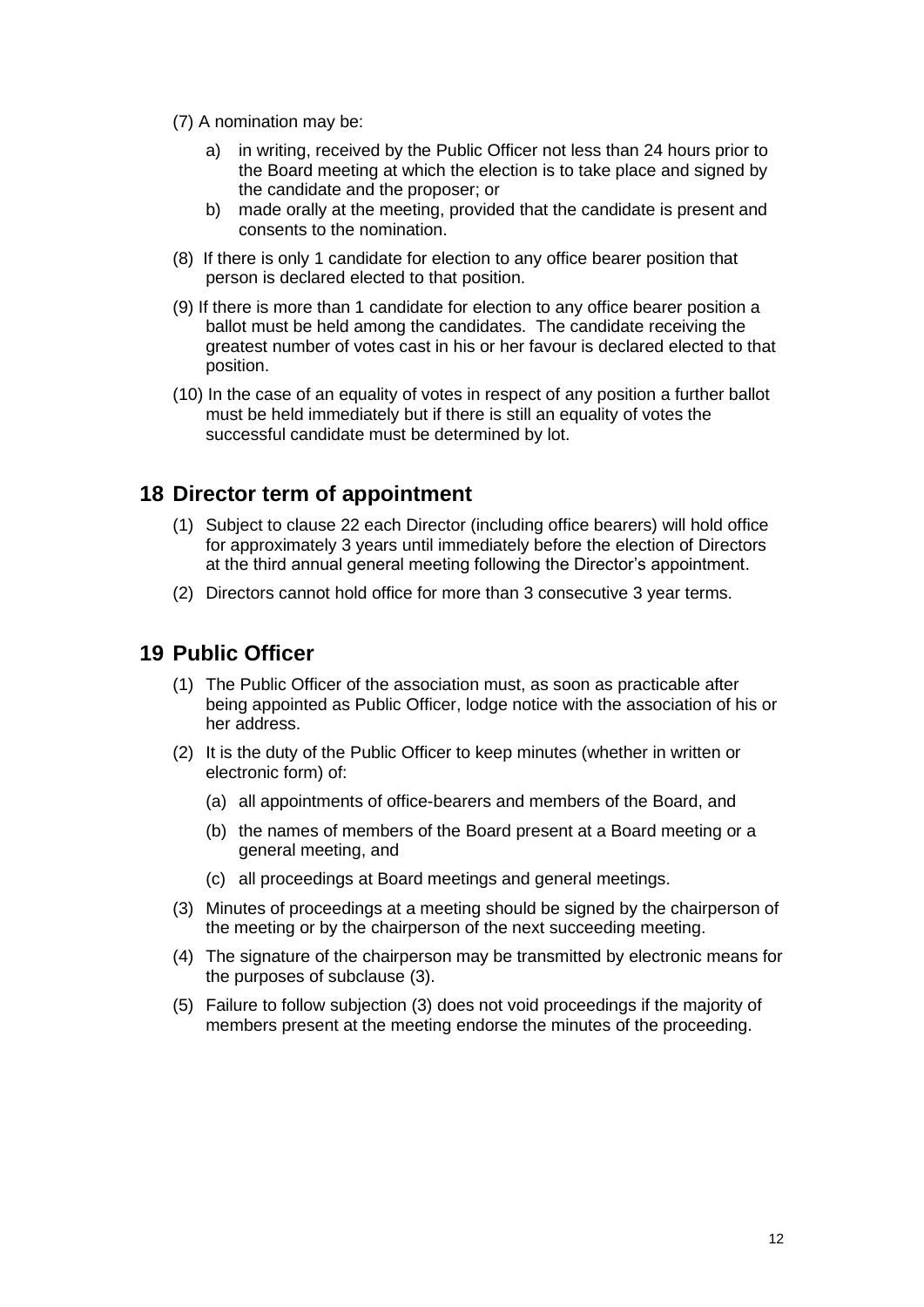#### **20 Treasurer**

It is the duty of the Treasurer of the association to ensure:

- (a) that all money due to the association is collected and received and that all payments authorised by the association are made, and
- (b) that correct books and accounts are kept showing the financial affairs of the association, including full details of all receipts and expenditure connected with the activities of the association.

#### <span id="page-12-0"></span>**21 Casual vacancies**

- (1) In the event of a casual vacancy occurring in the membership of the Board, the Board may appoint a Director to fill the vacancy and the Director so appointed is to hold office, subject to this constitution, until the annual general meeting immediately following the date of the appointment.
- (2) A casual vacancy in a State/Territory Director position must be filled by a member representative from the relevant state or territory as nominated by a member in that state or territory.
- (3) A casual vacancy in the office of a member of the Board occurs if the Director:
	- (a) dies, or
	- (b) ceases to be employed by a member of the association, or
	- (c) is or becomes an insolvent under administration within the meaning of the *[Corporations Act 2001](http://www.comlaw.gov.au/)* of the Commonwealth, or
	- (d) resigns office by notice in writing given to the Public Officer, or
	- (e) is removed from office under clause 22, or
	- (f) becomes a mentally incapacitated person, or
	- (g) is absent without the consent of the Board from 3 consecutive meetings of the Board, or
	- (h) is convicted of an offence involving fraud or dishonesty for which the maximum penalty on conviction is imprisonment for not less than 3 months, or
	- (i) is prohibited from being a director of a company under Part 2D.6 (Disqualification from managing corporations) of the *[Corporations Act](http://www.comlaw.gov.au/)  [2001](http://www.comlaw.gov.au/)* of the Commonwealth.

#### <span id="page-12-1"></span>**22 Removal of Directors**

- (1) The association in general meeting may by resolution remove any member of the Board from office before the expiration of the Director's term of office and may by resolution appoint another person to hold office until the expiration of the term of office of the Director so removed.
- (2) If a Director to whom a proposed resolution referred to in subclause (1) relates makes representations in writing to the Public Officer or President (not exceeding a reasonable length) and requests that the representations be notified to the members of the association, the Public Officer or the President may send a copy of the representations to each member of the association or, if the representations are not so sent, the member is entitled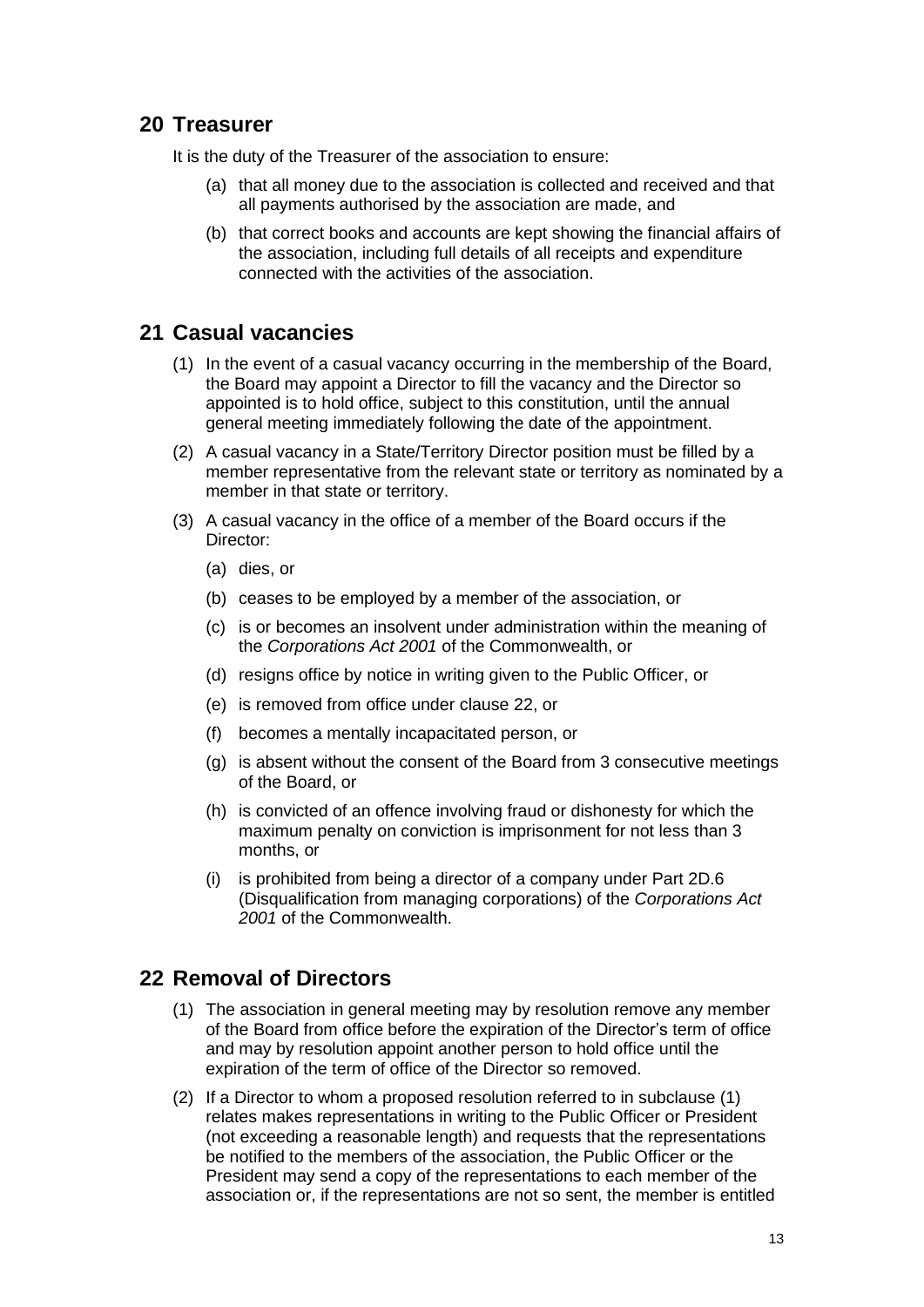to require that the representations be read out at the meeting at which the resolution is considered.

#### <span id="page-13-0"></span>**23 Board meetings and quorum**

- (1) The Board must meet at least 3 times in each period of 12 months at the place and time that the Board may determine.
- (2) Additional meetings of the Board may be convened by the President or by any member of the Board.
- (3) Oral or written notice of a meeting of the Board must be given by the Public Officer to each member of the Board at least 48 hours (or any other period that may be unanimously agreed on by the members of the Board) before the time appointed for the holding of the meeting.
- (4) Notice of a meeting given under subclause (3) must specify the general nature of the business to be transacted at the meeting and no business other than that business is to be transacted at the meeting, except business which the Directors present at the meeting unanimously agree to treat as urgent business.
- (5) A quorum for the purposes of a meeting of the Board is a simple majority of the Board as then constituted.
- (6) No business is to be transacted by the Board unless a quorum is present and if, within half an hour of the time appointed for the meeting, a quorum is not present, the meeting is to stand adjourned to the same place and at the same hour of the same day in the following week.
- (7) If at the adjourned meeting a quorum is not present within half an hour of the time appointed for the meeting, the meeting is to be dissolved.
- (8) At a meeting of the Board:
	- (a) the President or, in the president's absence, the Vice-President is to preside, or
	- (b) if the President and the Vice-President are absent or unwilling to act, one of the remaining members of the Board chosen by the members present at the meeting is to preside.

#### <span id="page-13-1"></span>**24 Use of technology at meetings**

- (1) A Board meeting may be held at 2 or more venues using any technology approved by the Board that gives each Director a reasonable opportunity to participate.
- <span id="page-13-2"></span>(2) A Director who participates in a Board meeting using that technology is taken to be present at the meeting and, if the Director votes at the meeting, is taken to have voted in person.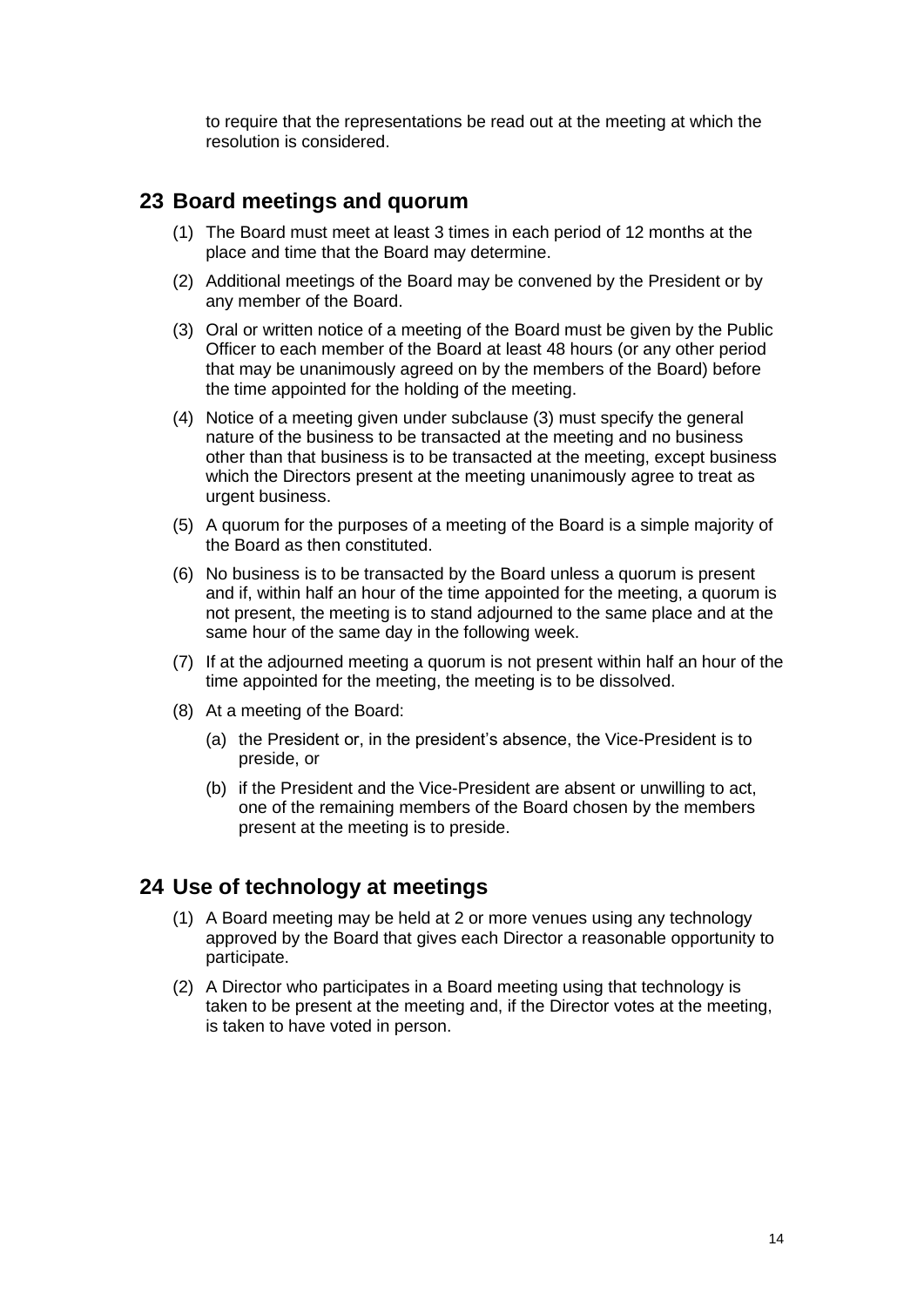#### **25 Delegation by Board to sub-committee**

- (1) The Board may, by instrument in writing, delegate to one or more subcommittees (consisting of the member or members of the association that the Board thinks fit) the exercise of any of the functions of the Board that are specified in the instrument, other than:
	- (a) this power of delegation, and
	- (b) a function which is a duty imposed on the Board by the Act or by any other law.
- (2) A function the exercise of which has been delegated to a sub-committee under this clause may, while the delegation remains unrevoked, be exercised from time to time by the sub-committee in accordance with the terms of the delegation.
- (3) A delegation under this clause may be made subject to any conditions or limitations as to the exercise of any function, or as to time or circumstances, that may be specified in the instrument of delegation.
- (4) Despite any delegation under this clause, the Board may continue to exercise any function delegated.
- (5) Any act or thing done or suffered by a sub-committee acting in the exercise of a delegation under this clause has the same force and effect as it would have if it had been done or suffered by the Board.
- (6) The Board may, by instrument in writing, revoke wholly or in part any delegation under this clause.
- (7) A sub-committee may meet and adjourn as it thinks proper.

#### <span id="page-14-0"></span>**26 Voting and decisions**

- (1) Questions arising at a meeting of the Board or of any sub-Board appointed by the Board are to be determined by a majority of the votes of members of the Board or sub-Board present at the meeting.
- (2) Each member present at a meeting of the Board or of any sub-committee appointed by the Board (including the person presiding at the meeting) is entitled to one vote.
- (3) In the event of an equality of votes on any question, the person presiding does not exercise a second or casting vote and the motion will fail.
- (4) Subject to clause 23 (5) the Board may act despite any vacancy on the Board.
- <span id="page-14-1"></span>(5) Any act or thing done or suffered, or purporting to have been done or suffered, by the Board or by a sub-committee appointed by the Board, is valid and effectual despite any defect that may afterwards be discovered in the appointment or qualification of any member of the Board or subcommittee.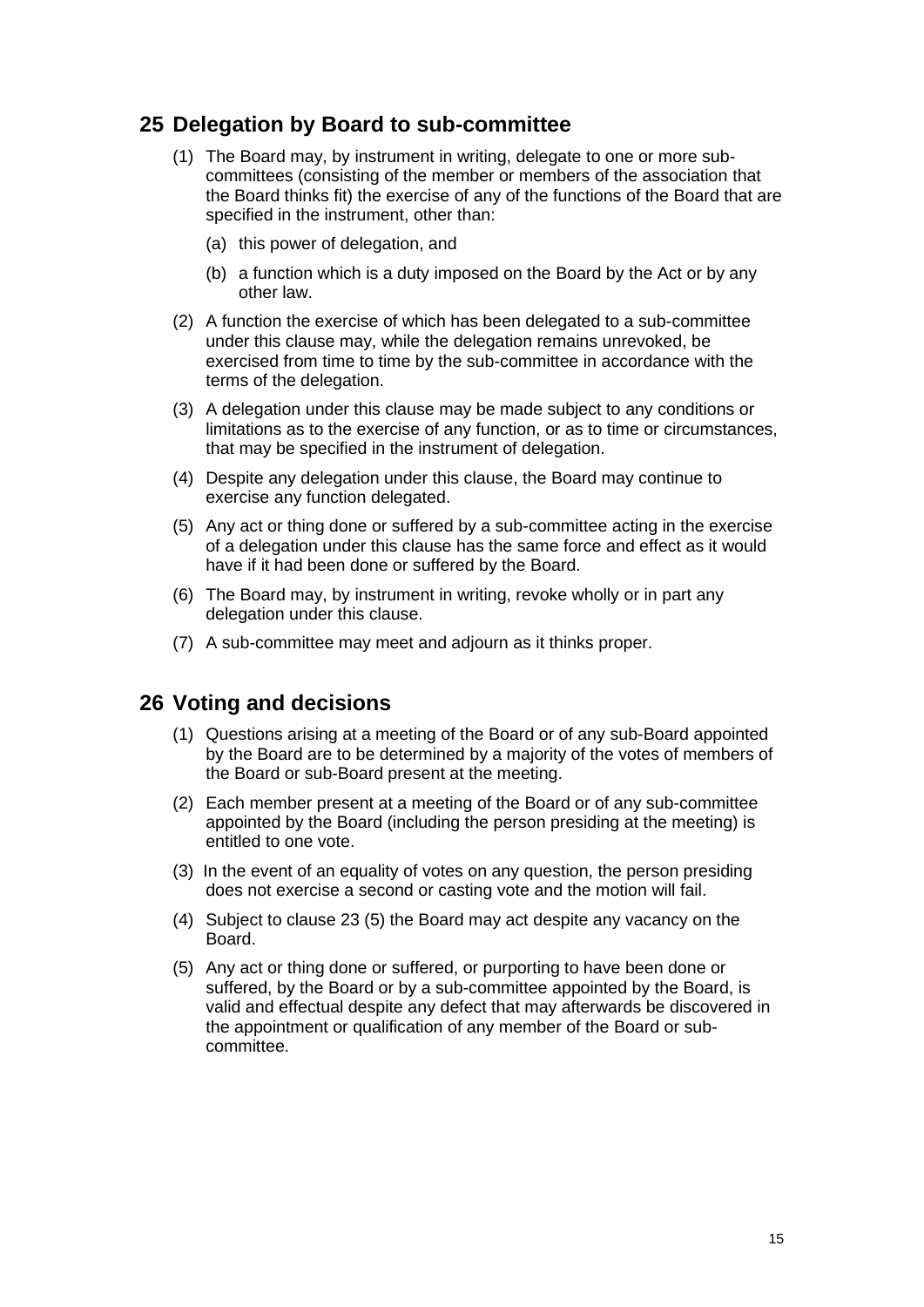#### **27 Transitional Provisions**

- (1) The Transitional Director are the persons in office as members of the Board upon adoption of this Constitution.
- (2) In order to transition to a staggered 3 year rotational system:
	- (a) the Transitional Directors will hold office until they are required to retire under clause 27 (2)(b).
	- (b) At least 2 months before the first annual general meeting next following adoption of this Constitution:
		- (i) The Transitional Directors must determine the order in which the Transitional Directors shall rotate off the Board over the course of the next 3 following annual general meetings of the association in accordance with this clause 27 (2)(b);
		- (ii) For these purposes the Transitional Directors must agree which of them will be the first to rotate off the Board at the first annual general meeting following adoption of this Constitution, being one third (rounded up to the nearest whole number), of the Transitional Directors (the First Transitional Group);
		- (iii) The Transitional Directors must also agree which of them will rotate off the Board at the second annual general meeting following adoption of this Constitution (the Second Transitional Group) provided there is to be an equal number of Transitional Directors in the First Transitional Group and the Second Transitional Group; and
		- (iv) The remaining Transitional Directors who do not comprise the First Transitional Group and the Second Transitional Group shall form the Third Transitional Group to rotate off the Board at the third annual general meeting following adoption of this Constitution.

#### <span id="page-15-0"></span>**Part 4 General meetings**

#### <span id="page-15-1"></span>**28 Annual general meetings - holding of**

- (1) The association must hold its first annual general meeting within 18 months after its registration under the Act.
- (2) The association must hold its annual general meetings:
	- (a) within 6 months after the close of the association's financial year, or
	- (b) within any later time that may be allowed or prescribed under Section 37 (2)(b) of the Act.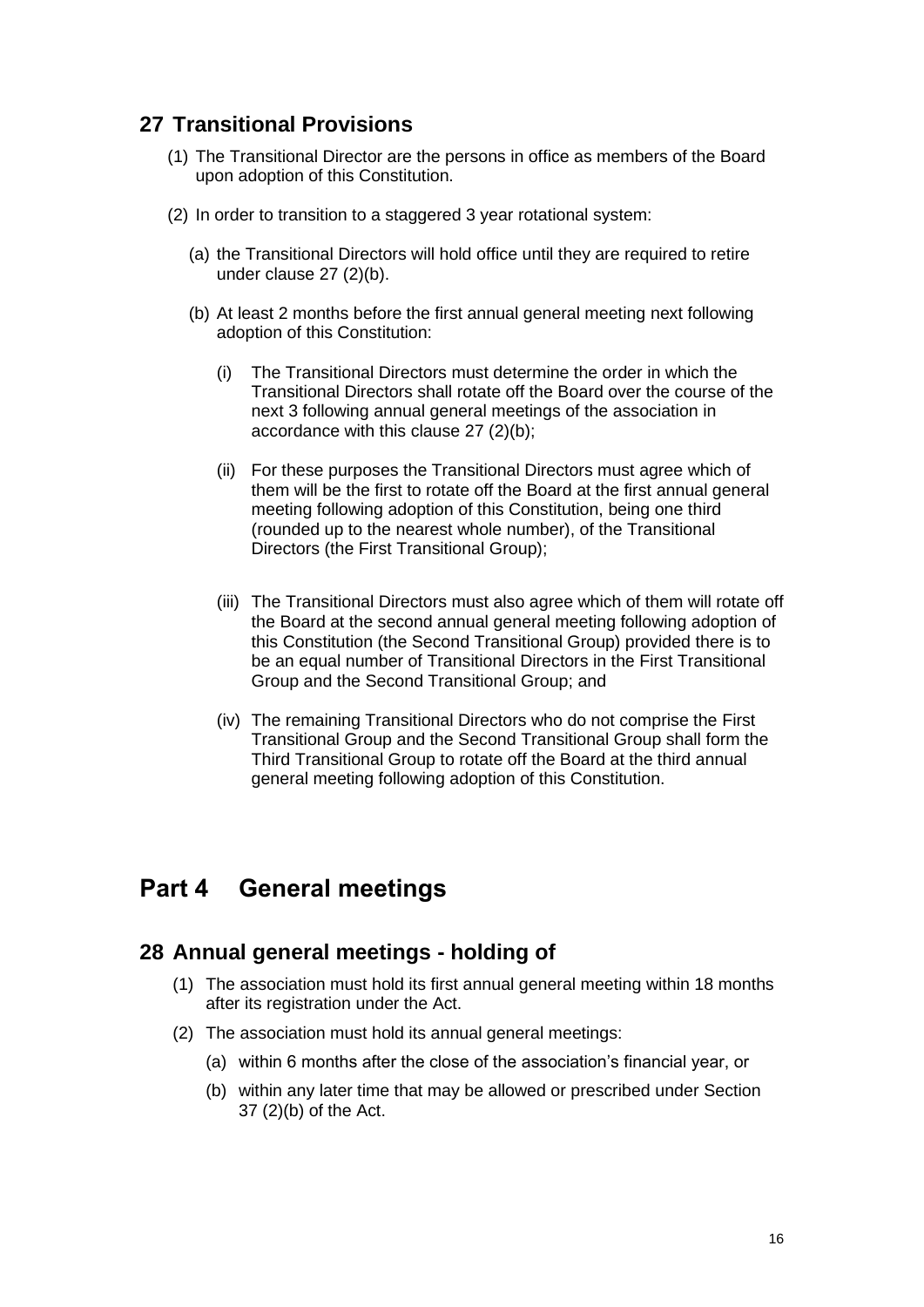#### <span id="page-16-0"></span>**29 Annual general meetings - calling of and business at**

- (1) The annual general meeting of the association is, subject to the Act and to clause 28, to be convened on the date and at the place and time that the Board thinks fit.
- (2) In addition to any other business which may be transacted at an annual general meeting, the business of an annual general meeting is to include the following:
	- (a) to confirm the minutes of the last preceding annual general meeting and of any special general meeting held since that meeting,
	- (b) to receive from the Board reports on the activities of the association during the last preceding financial year,
	- (c) to elect Directors,
	- (d) to receive and consider any financial statement or report required to be submitted to members under the Act.
- (3) An annual general meeting must be specified as that type of meeting in the notice convening it.

#### <span id="page-16-1"></span>**30 Special general meetings - calling of**

- (1) The Board may, whenever it thinks fit, convene a special general meeting of the association.
- (2) The Board must, on the requisition of at least 5% of the total number of members, convene a special general meeting of the association.
- (3) A requisition of members for a special general meeting:
	- (a) must be in writing, and
	- (b) must state the purpose or purposes of the meeting, and
	- (c) must be signed by the members making the requisition, and
	- (d) must be lodged with the Public Officer, and
	- (e) may consist of several documents in a similar form, each signed by one or more of the members making the requisition.
- (4) If the Board fails to convene a special general meeting to be held within 1 month after the date on which a requisition of members for the meeting is lodged with the Public Officer, any one or more of the members who made the requisition may convene a special general meeting to be held not later than 3 months after that date.
- (5) A special general meeting convened by a member or members as referred to in subclause (4) must be convened as nearly as is practicable in the same manner as general meetings are convened by the Board.
- (6) For the purposes of subclause (3):
	- (a) a requisition may be in electronic form, and
	- (b) a signature may be transmitted, and a requisition may be lodged, by electronic means.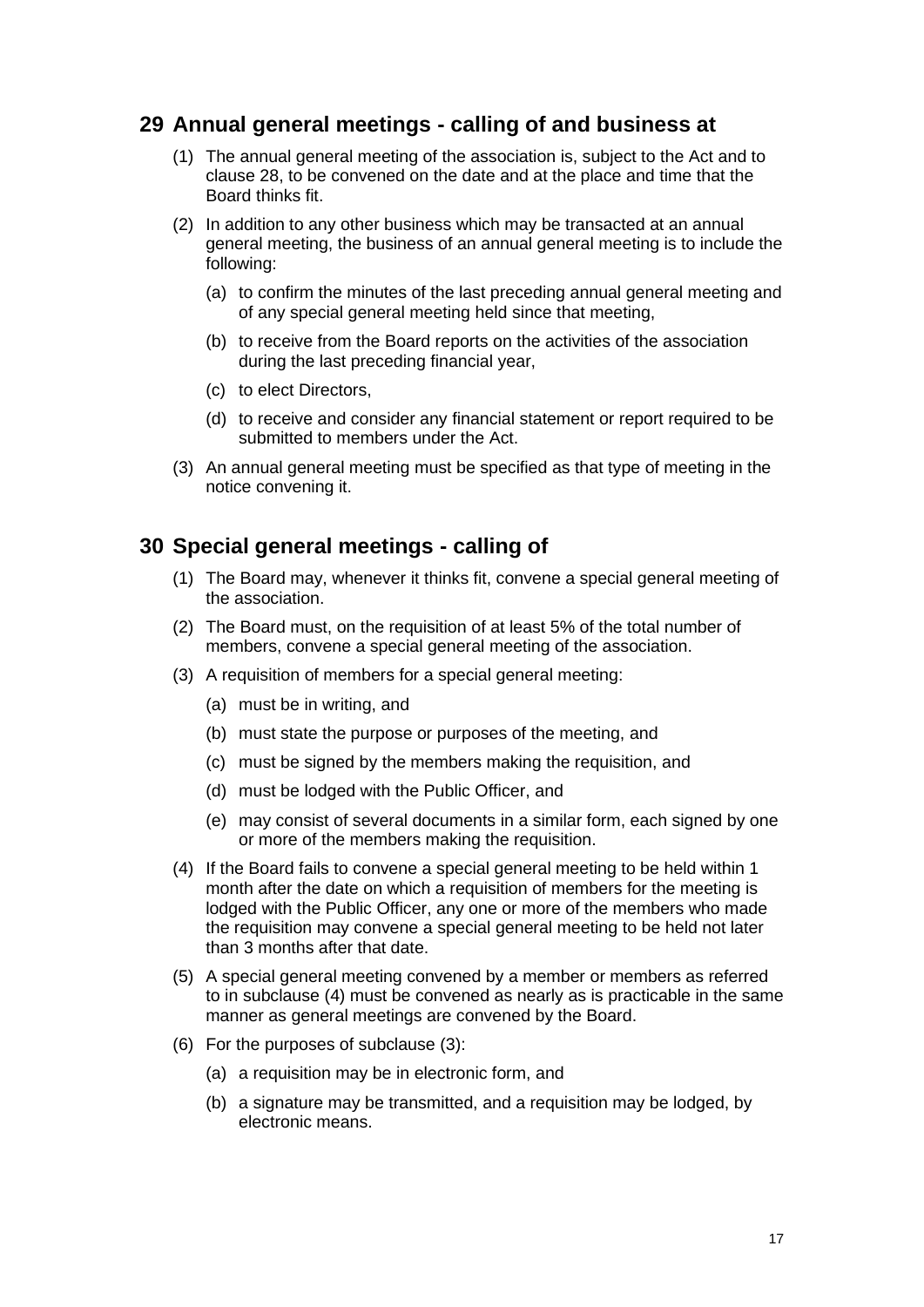#### <span id="page-17-0"></span>**31 Notice**

- (1) Except if the nature of the business proposed to be dealt with at a general meeting requires a special resolution of the association, the Public Officer must, at least 14 days before the date fixed for the holding of the general meeting, give a notice to each member specifying the place, date and time of the meeting and the nature of the business proposed to be transacted at the meeting.
- (2) If the nature of the business proposed to be dealt with at a general meeting requires a special resolution of the association, the Public Officer must, at least 21 days before the date fixed for the holding of the general meeting, cause notice to be given to each member specifying, in addition to the matter required under subclause (1), the intention to propose the resolution as a special resolution.
- (3) No business other than that specified in the notice convening a general meeting is to be transacted at the meeting except, in the case of an annual general meeting, business which may be transacted under clause 29 (2).
- (4) A member desiring to bring any business before a general meeting may give notice in writing of that business to the Public Officer who must include that business in the next notice calling a general meeting given after receipt of the notice from the member.

#### <span id="page-17-1"></span>**32 Quorum for general meetings**

- (1) No item of business is to be transacted at a general meeting unless a quorum of members entitled under this constitution to vote is present during the time the meeting is considering that item.
- (2) Five members present (being members entitled under this constitution to vote at a general meeting) constitute a quorum for the transaction of the business of a general meeting.
- (3) If within half an hour after the appointed time for the commencement of a general meeting a quorum is not present, the meeting:
	- (a) if convened on the requisition of members—is to be dissolved, and
	- (b) in any other case—is to stand adjourned to the same day in the following week at the same time and (unless another place is specified at the time of the adjournment by the person presiding at the meeting or communicated by written notice to members given before the day to which the meeting is adjourned) at the same place.

#### <span id="page-17-2"></span>**33 Presiding member**

- (1) The President or, in the President's absence, the Vice-President, is to preside as chairperson at each general meeting of the association.
- (2) If the President and the Vice-President are absent or unwilling to act, the members present must elect one of their number to preside as chairperson at the meeting.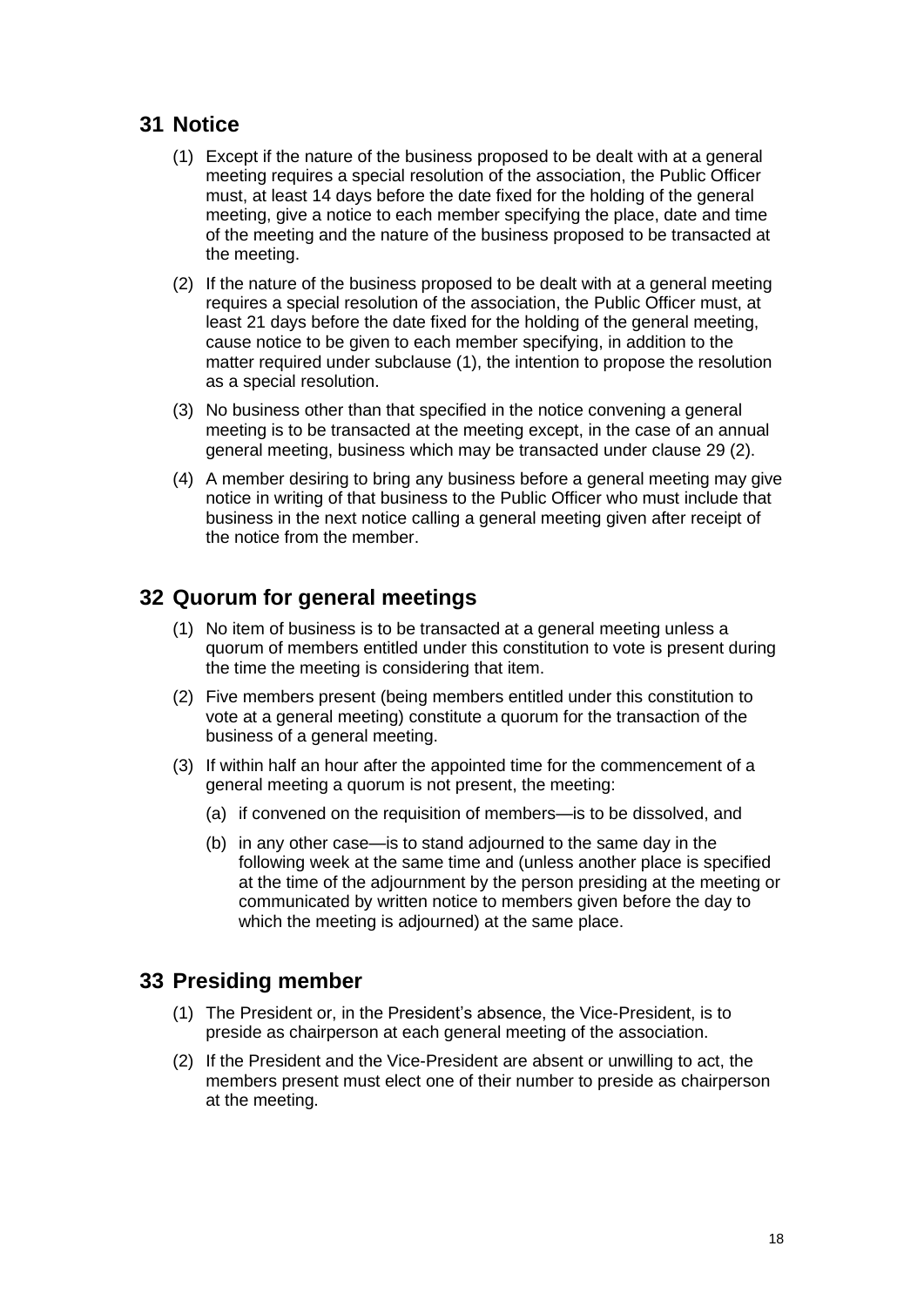#### <span id="page-18-0"></span>**34 Adjournment**

- (1) The chairperson of a general meeting at which a quorum is present may, with the consent of the majority of members present at the meeting, adjourn the meeting from time to time and place to place, but no business is to be transacted at an adjourned meeting other than the business left unfinished at the meeting at which the adjournment took place.
- (2) If a general meeting is adjourned for 14 days or more, the Public Officer must give written or oral notice of the adjourned meeting to each member of the association stating the place, date and time of the meeting and the nature of the business to be transacted at the meeting.
- (3) Except as provided in subclauses (1) and (2), notice of an adjournment of a general meeting or of the business to be transacted at an adjourned meeting is not required to be given.

#### <span id="page-18-1"></span>**35 Making of decisions**

- (1) A question arising at a general meeting of the association is to be determined by:
	- (a) a show of hands or, if the meeting is one to which clause 40 applies, any appropriate corresponding method that the Board may determine, or
	- (b) if on the motion of the chairperson or if 5 or more members present at the meeting decide that the question should be determined by a written ballot—a written ballot.
- (2) If the question is to be determined by a show of hands, a declaration by the chairperson that a resolution has, on a show of hands, been carried or carried unanimously or carried by a particular majority or lost, or an entry to that effect in the minute book of the association, is evidence of the fact without proof of the number or proportion of the votes recorded in favour of or against that resolution.
- (3) Subclause (2) applies to a method determined by the Board under subclause (1) (a) in the same way as it applies to a show of hands.
- (4) If the question is to be determined by a written ballot, the ballot is to be conducted in accordance with the directions of the chairperson.

#### <span id="page-18-2"></span>**36 Special resolutions**

A special resolution may only be passed by the association in accordance with section 39 of the Act, being:

- a) passed by a majority which comprises at least three-quarters of members of the association who vote in person or by proxy at a general meeting of which at least 21 days' written notice specifying the intention to propose the resolution as a special resolution was given in accordance with these rules, or
- b) where it is made to appear to the Secretary under the Act that it is not practicable for the resolution to be passed in the manner specified in paragraph (a), if the resolution is passed in a manner specified by the Secretary under the Act.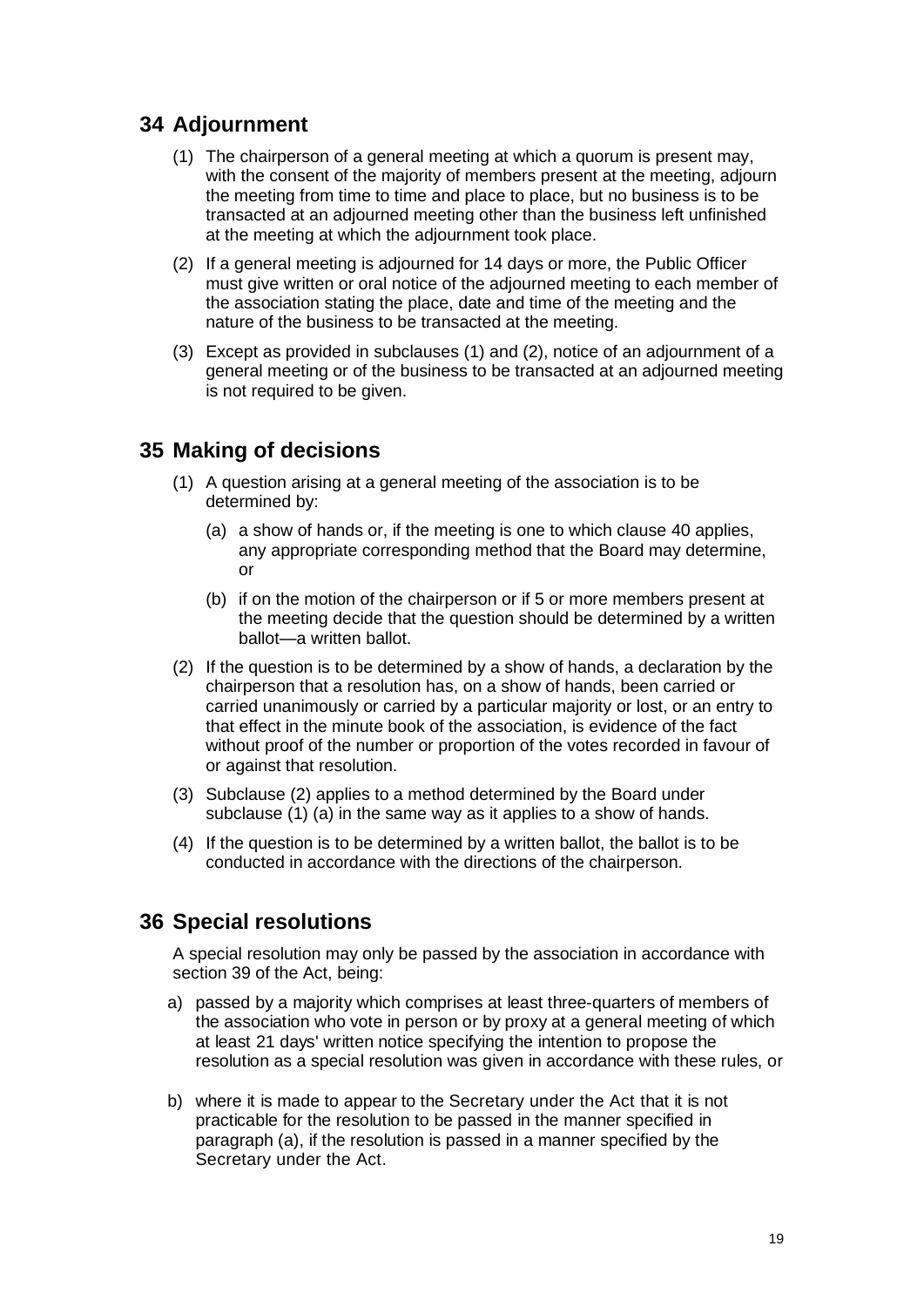#### <span id="page-19-0"></span>**37 Voting**

- (1) On any question arising at a general meeting of the association a member has one vote only.
- (2) All votes must be given personally or by proxy but no member may hold more than five proxies.
- (3) In the case of an equality of votes on a question at a general meeting, the chairperson of the meeting is not entitled to exercise a second or casting vote and the motion will fail.
- (4) A member is not entitled to vote at any general meeting of the association unless all money due and payable by the member to the association has been paid.

#### <span id="page-19-1"></span>**38 Appointment of proxies**

- (1) Each member is entitled to appoint another member as proxy by notice given to the Public Officer no later than 24 hours before the time of the meeting in respect of which the proxy is appointed.
- (2) The notice appointing the proxy is as determined by the Board.

#### <span id="page-19-2"></span>**39 Postal or electronic ballots**

The association may hold a postal or electronic ballot (as the Board determines) to determine any issue or proposal (other than an appeal under clause 13).

#### <span id="page-19-3"></span>**40 Use of technology at general meetings**

- (1) A general meeting may be held at 2 or more venues using any technology approved by the Board that gives each of the association's members a reasonable opportunity to participate.
- (2) A member of an association who participates in a general meeting using that technology is taken to be present at the meeting and, if the member votes at the meeting, is taken to have voted in person.

## <span id="page-19-4"></span>**Part 5 Miscellaneous**

#### <span id="page-19-5"></span>**41 Insurance**

The association may effect and maintain insurance.

#### <span id="page-19-6"></span>**42 Funds - source**

- (1) The funds of the association are to be derived from entrance fees and annual subscriptions of members, donations and, subject to any resolution passed by the association in general meeting, any other sources that the Board determines.
- (2) All money received by the association must be deposited as soon as practicable and without deduction to the credit of the association's bank or other authorised deposit-taking institution account.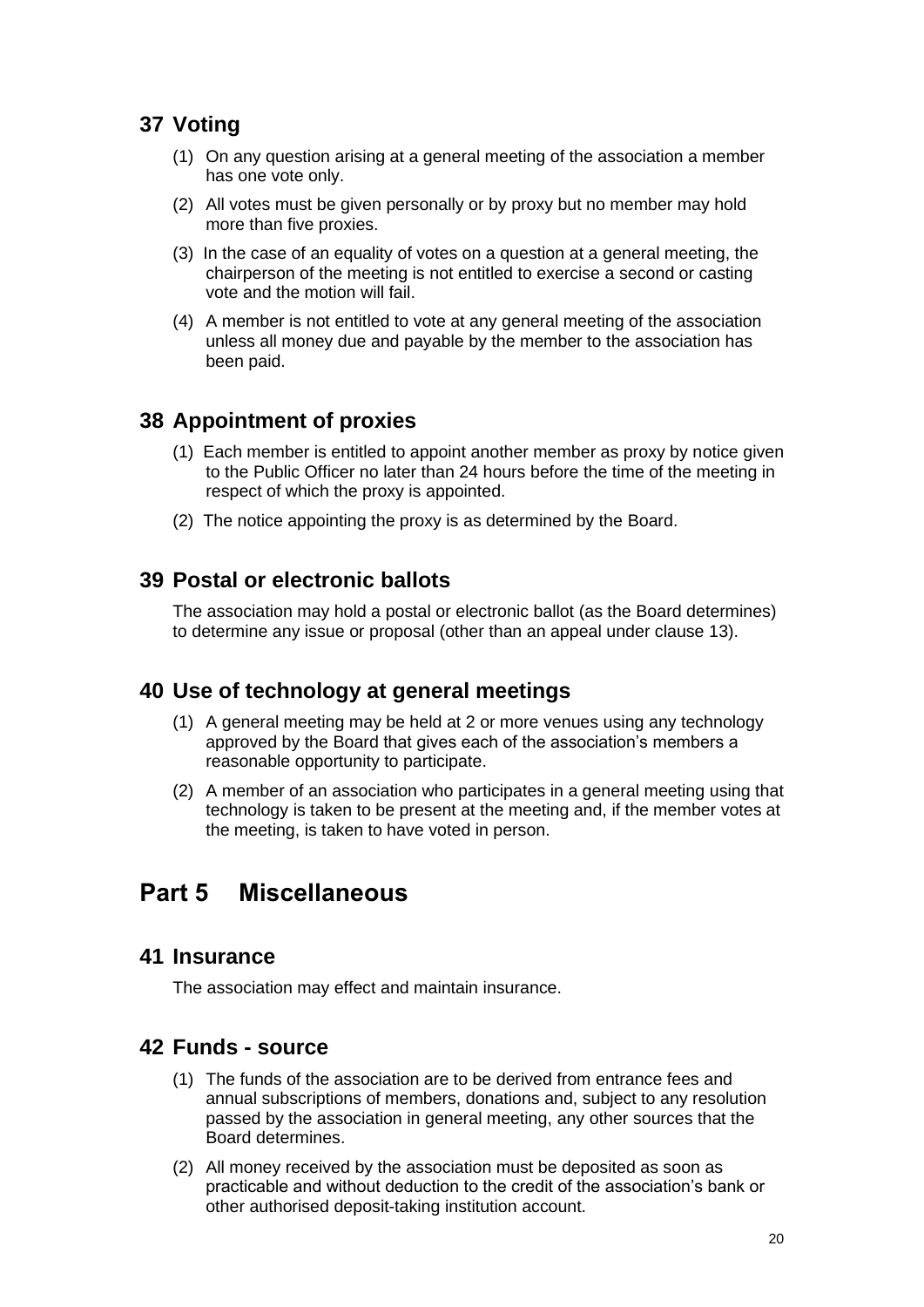(3) The association must, as soon as practicable after receiving any money, issue an appropriate receipt.

#### <span id="page-20-0"></span>**43 Funds - management**

- (1) Subject to any resolution passed by the association in general meeting, the funds of the association are to be used solely in pursuance of the objects of the association in the manner that the Board determines.
- (2) All cheques, drafts, bills of exchange, promissory notes and other negotiable instruments must be signed by 2 authorised signatories.

#### <span id="page-20-1"></span>**44 Association is non-profit**

Subject to the Act and the Regulation, the association must apply its funds and assets solely in pursuance of the objects of the association and must not conduct its affairs so as to provide a pecuniary gain (as defined by Section 5 of the Act) for any of its members.

#### <span id="page-20-2"></span>**45 Distribution of property on winding up of association**

- (1) Subject to the Act and the Regulations, in a winding up of the association, any surplus property of the association is to be transferred to another organisation with similar objects and which is not carried on for the profit or gain of its individual members.
- (2) In this clause, a reference to the surplus property of an association is a reference to that property of the association remaining after satisfaction of the debts and liabilities of the association and the costs, charges and expenses of the winding up of the association.

#### <span id="page-20-3"></span>**46 Change of name, objects and constitution**

An application for registration of a change in the association's name, objects or constitution in accordance with section 10 of the Act is to be made by the Public Officer or a Board member after being passed by a special resolution of the association.

#### <span id="page-20-4"></span>**47 Custody of books**

Except as otherwise provided by this constitution, all records, books and other documents relating to the association must be kept in New South Wales:

- (a) at the main premises of the association, in the custody of the Public Officer or a member of the association (as the Board determines), or
- (b) if the association has no premises, at the association's official address, in the custody of the Public Officer.